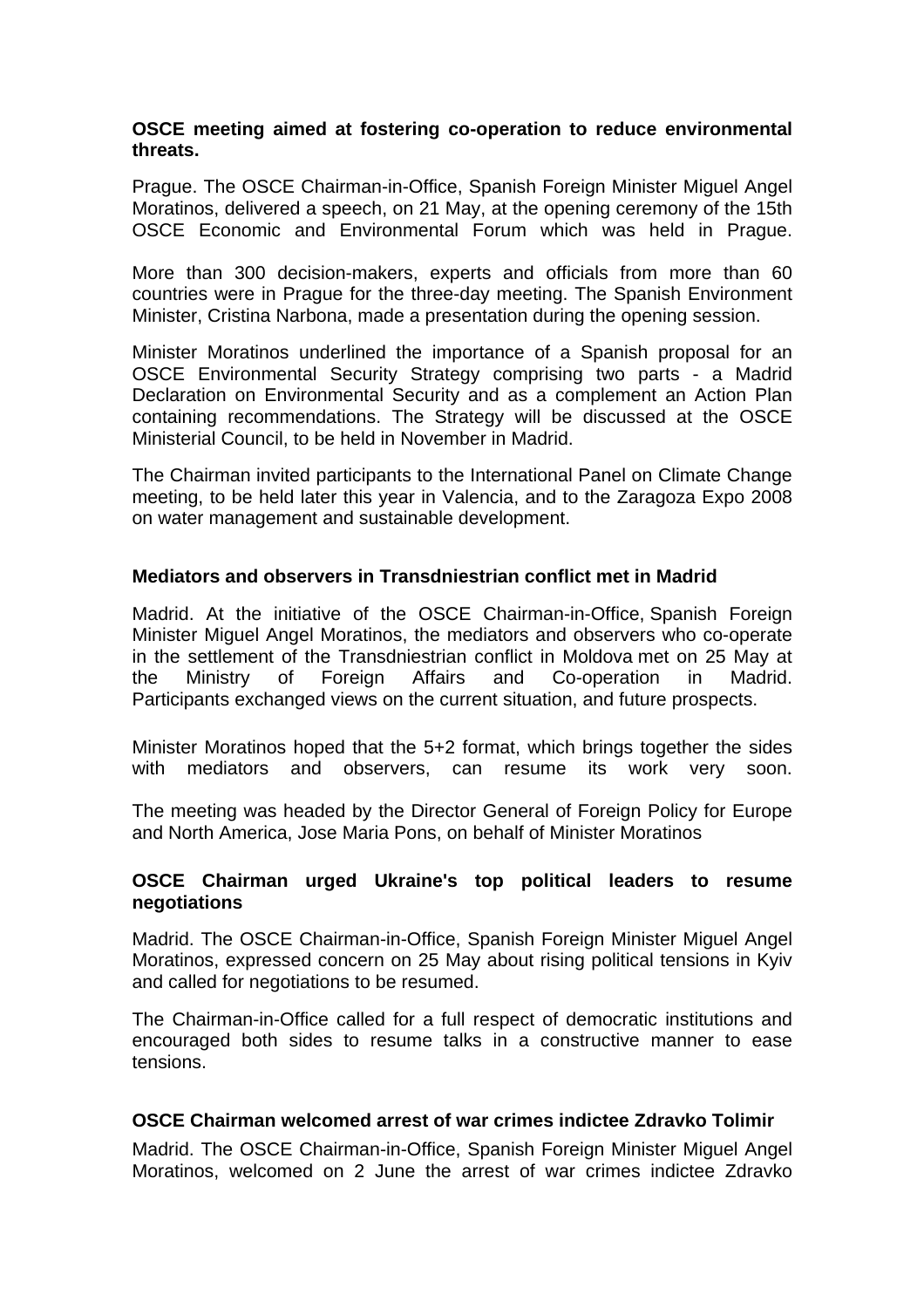Tolimir, who was one of six remaining fugitives wanted by the International Criminal Tribunal for the former Yugoslavia (ICTY).

Moratinos stated that the OSCE encourages the authorities of Bosnia and Herzegovina and Serbia to fulfil their obligations towards the ICTY.

## **Spanish Chairmanship said OSCE ready to help Azerbaijan with further reforms**

Baku. The OSCE Chairman-in-Office, Spanish Foreign Minister Miguel Angel Moratinos, said on 4 June that Azerbaijan's further democratic development is crucial for the South Caucasus and the entire OSCE, and the Organization stands ready to help.

Minister Moratinos also encouraged intensive mediation efforts by the OSCE Minsk Group Co-chairs, which had brought Azerbaijan and Armenia closer to a framework agreement on the basic principles for the peaceful settlement of the Nagorno-Karabakh conflict.

In meetings with President Ilham Aliyev, Foreign Minister Elmar Mammadyarov and other officials, Minister Moratinos said Azerbaiian had made good progress implementing democratic reforms and he encouraged the leadership to continue that work, including in the run-up to next year's presidential election.

## **Spanish Chairmanship said Armenia made election progress and OSCE willing to help further**

Yerevan. The OSCE Chairman-in-Office, Spanish Foreign Minister Miguel Angel Moratinos, said on 5 June that Armenia made commendable progress during last month's parliamentary elections and the OSCE is willing to help the country continue that trend in next year's presidential poll.

In meetings with President Robert Kocharian, Prime Minister Serge Sargsyan, Foreign Minister Vartan Oskanyan and other officials, Minister Moratinos noted OSCE and other international observers had reported a positive trend in May's parliamentary elections.

The Minister noted the OSCE, with the assistance of its Office in Yerevan, was doing valuable work in other areas such as the environment and community policing in Armenia. This would all help cement reforms that are crucial to the South Caucasus and the OSCE as a whole.

## **OSCE States must do more to promote tolerance, Chairman told highlevel meeting**

Bucharest. The OSCE Chairman-in-Office, Spanish Foreign Minister Miguel Angel Moratinos, told on 7 June that intolerance and discrimination could threaten global security, and the OSCE's participating States need to strengthen efforts to avert this threat.